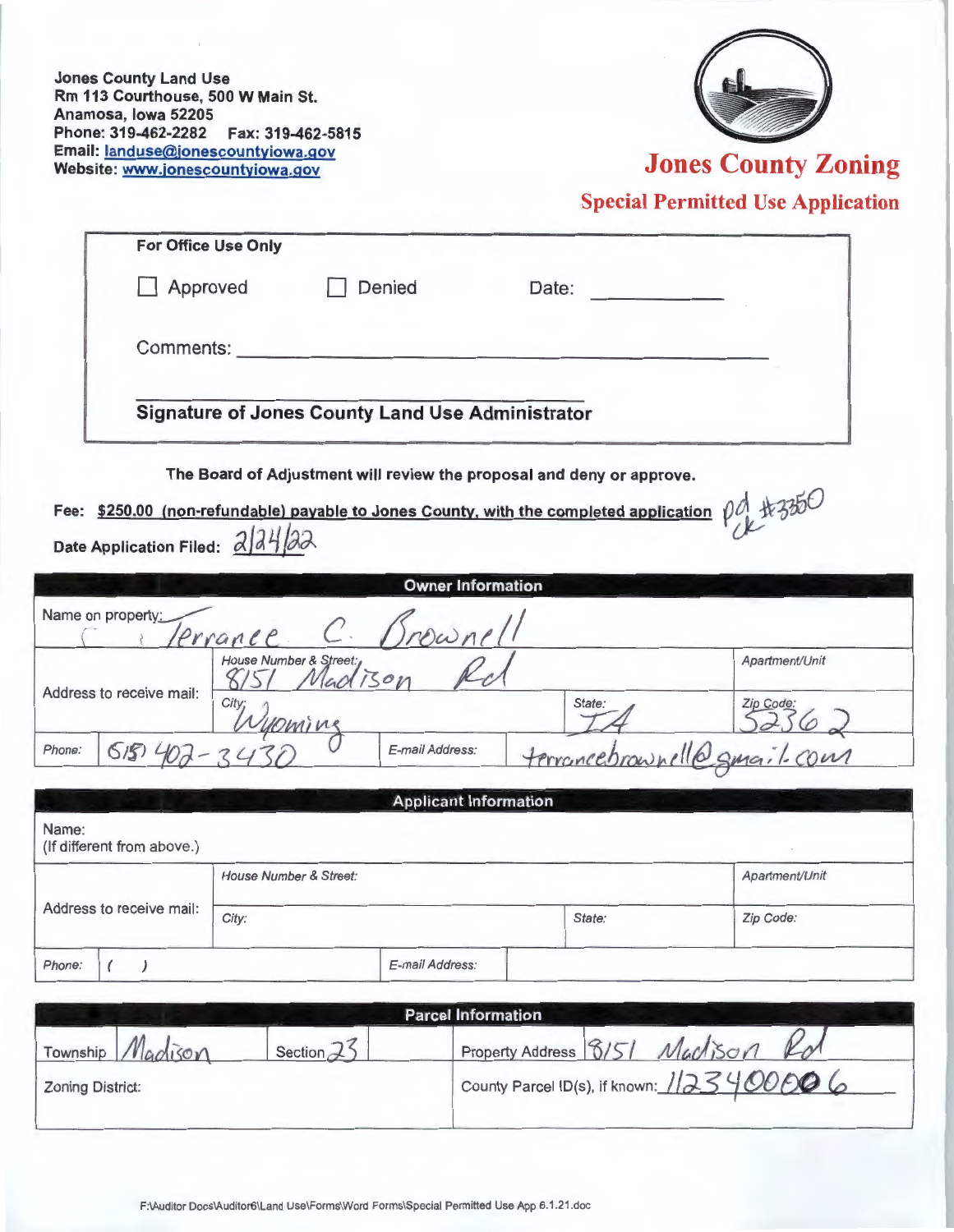| Additional information regarding the parcel(s), if any:                                                                                                             |  |  |  |  |
|---------------------------------------------------------------------------------------------------------------------------------------------------------------------|--|--|--|--|
| <b>Proposed Use</b>                                                                                                                                                 |  |  |  |  |
| Attach a site plan indicating the location of any existing, and proposed, buildings and driveways.                                                                  |  |  |  |  |
| Attach a copy of the entrance access permit from the County Engineer, if any.                                                                                       |  |  |  |  |
| Attach a narrative providing the following information:                                                                                                             |  |  |  |  |
| Expected traffic volumes, including the impact on local roads and access to hard surface roads.<br>$\bullet$                                                        |  |  |  |  |
| Noise impact on surrounding property owners, residents, and livestock.<br>٠                                                                                         |  |  |  |  |
| Provisions for sanitary services (permanent and/or temporary waste disposal plans).<br>$\bullet$                                                                    |  |  |  |  |
| The narrative shall include any additional information required in the Zoning Ordinance for the specific permitted use                                              |  |  |  |  |
| requested.                                                                                                                                                          |  |  |  |  |
| Additional information and regulations may be required of properties located in a Critical Resource Area Overlay (Section 9                                         |  |  |  |  |
| of Article V).                                                                                                                                                      |  |  |  |  |
| Additional information may be requested by the County to assist the Board of Adjustment in considering the application.                                             |  |  |  |  |
| A and A2 - Agricultural District Special Permitted Uses<br>Article V - Section 1. and 2. D.                                                                         |  |  |  |  |
| Auxiliary dwelling units subject to Article XI.                                                                                                                     |  |  |  |  |
| Bed and breakfast inns subject to Article VIII.                                                                                                                     |  |  |  |  |
| Churches or other places of worship, including parish houses and Sunday school facilities.                                                                          |  |  |  |  |
| Commercial recreation uses subject to Article IX.                                                                                                                   |  |  |  |  |
| Communication towers subject to Article XIV.                                                                                                                        |  |  |  |  |
| X Home-based Industries subject to Article VII.<br>Kennels and Animal Shelter Requirements subject to Article XXI.                                                  |  |  |  |  |
| Public and private stables.                                                                                                                                         |  |  |  |  |
| Quarry and Extraction Uses subject to Article X.                                                                                                                    |  |  |  |  |
| Seasonal dwelling units subject to Article XI.                                                                                                                      |  |  |  |  |
| Seed, feed, biofuel plants, (biodiesel, ethanol) and other direct farm supply businesses.                                                                           |  |  |  |  |
| Wind Energy Conversion Systems (WECS) under 100 Kilowatts subject to Article XV.                                                                                    |  |  |  |  |
| Wineries and other Value Added Agricultural Products.                                                                                                               |  |  |  |  |
| Quarry and Extraction Uses subject to Article X.                                                                                                                    |  |  |  |  |
| Article V - Section 3. D.<br>R - Residential District Special Permitted Uses                                                                                        |  |  |  |  |
| Animal shelters subject to Article XXI.                                                                                                                             |  |  |  |  |
| Auxiliary dwelling units subject to Article XI.                                                                                                                     |  |  |  |  |
| Bed and breakfast inns subject to Article VIII.                                                                                                                     |  |  |  |  |
| Churches or other places of worship, including parish houses and Sunday school facilities.                                                                          |  |  |  |  |
| Home-based industries subject to Article VII.                                                                                                                       |  |  |  |  |
| Parks, playgrounds, golf courses (public and private), service organizations, and recreational uses.                                                                |  |  |  |  |
| Schools (public and private), educational institutions, preschools, and day care facilities.<br>Wind Energy Conversion System (WECS) - Small subject to Article XV. |  |  |  |  |
|                                                                                                                                                                     |  |  |  |  |
| Article V - Section 4. E.<br>RMH - Residential Manufactured Housing District Special Permitted Uses                                                                 |  |  |  |  |
| Home-based industries subject to Article VII.                                                                                                                       |  |  |  |  |
|                                                                                                                                                                     |  |  |  |  |
| <b>C1 - Commercial District Special Permitted Uses</b><br>Article V - Section 5. D.<br>Bed and breakfast inns subject to Article VIII.                              |  |  |  |  |
| <b>Communication towers subject to Article XIV.</b>                                                                                                                 |  |  |  |  |
| Wind Energy Conversion Systems (WECS) - Small subject to Article XV.                                                                                                |  |  |  |  |
| Wineries and other Value Added Agricultural Products.                                                                                                               |  |  |  |  |
|                                                                                                                                                                     |  |  |  |  |
| C2 - Highway Commercial District Special Permitted Uses Article V - Section 6. D.<br>Bed and breakfast inns subject to Article VIII.<br>$\overline{\phantom{0}}$    |  |  |  |  |
| <b>Communication towers subject to Article XIV.</b>                                                                                                                 |  |  |  |  |
| Wind Energy Conversion Systems (WECS) - Small subject to Article XV.                                                                                                |  |  |  |  |
| Wineries and other Value Added Agricultural Products.                                                                                                               |  |  |  |  |
| Adult entertainment uses subject to Article XII.                                                                                                                    |  |  |  |  |
| □ 11 - Industry District Special Permitted Uses Article V - Section 7. D.                                                                                           |  |  |  |  |
| Adult entertainment uses subject to Article XII.                                                                                                                    |  |  |  |  |
| Communication towers subject to Article XIV.                                                                                                                        |  |  |  |  |
| Quarry and Extraction Uses subject to Article X.                                                                                                                    |  |  |  |  |
| Wind Energy Conversion Systems (WECS) - Small subject to Article XV.                                                                                                |  |  |  |  |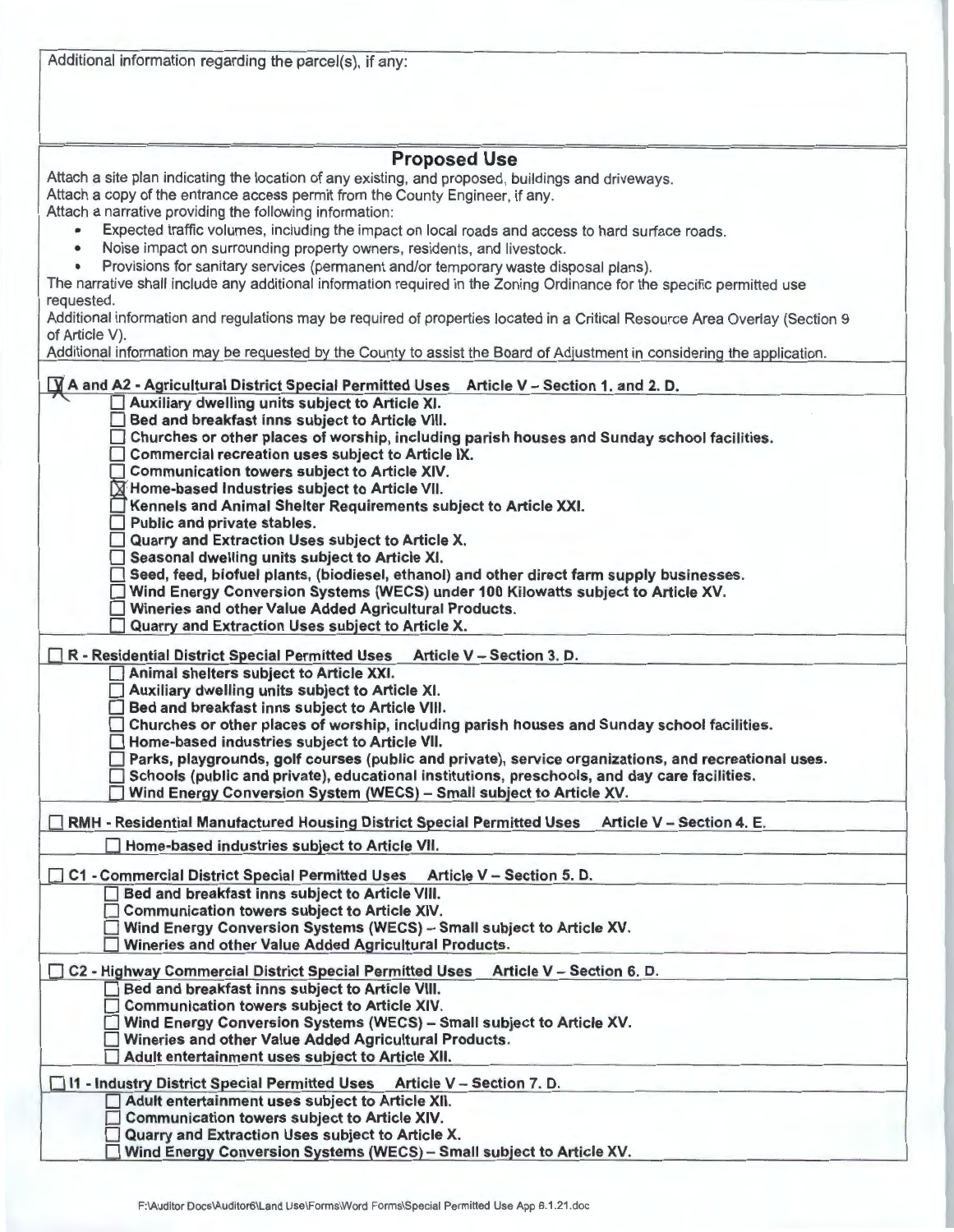The land parcel(s) must comply with the minimum lot area, front, rear, and side yard setbacks, and maximum height restrictions in the applicable district, as described in the Jones County Zoning Ordinance. The Jones County Zoning Ordinance is available in the office of the Jones County Auditor, or on-line at www.jonescountyiowa.gov.

The applicant is responsible for reviewing the provisions of the Jones County Zoning Ordinance prior to submitting this application.

DNR Storm Water Permits are required when development disturbs one acre or more of land. For more information, contact the Department of Natural Resources at (515) 725-8417 or contact Clark Ott at (563) 927-2640 and ask for storm water permit assistance.

Special Permitted Use applications are submitted to the Jones County Board of Adjustment for consideration and approval or denial. The Board of Adjustment may apply additional conditions for approval, as may be warranted to mitigate any deleterious effects of the proposed use. The decision of the Board of Adjustment may be appealed by filing a petition with the District Court within thirty (30) days after the decision has been issued by the Board of Adjustment.

This development is subject to, and shall be required, as a condition of final development approval, to comply with the Code of Iowa and all Jones County ordinances, requirements, and standards that are in effect at the time of final development approval.

The undersigned applicant contifies under oath and under the penalties of perjury that the foregoing information is true and correct.

 $2 - 24 -$ Applicant Signatur Date

Owner Signature (if different than above) Date

| <b>QUESTIONS</b>                 | <b>WHO TO CONTACT</b>                      |  |
|----------------------------------|--------------------------------------------|--|
| <b>Flood Plain Determination</b> | Flood Plain Coordinator 319-462-4386       |  |
| <b>Access Permit for Drive</b>   | County Engineer 319-462-3785               |  |
| 911 Address                      | 911 Coordinator 319-462-2735               |  |
| Well and Septic                  | <b>Environmental Services 319-462-4715</b> |  |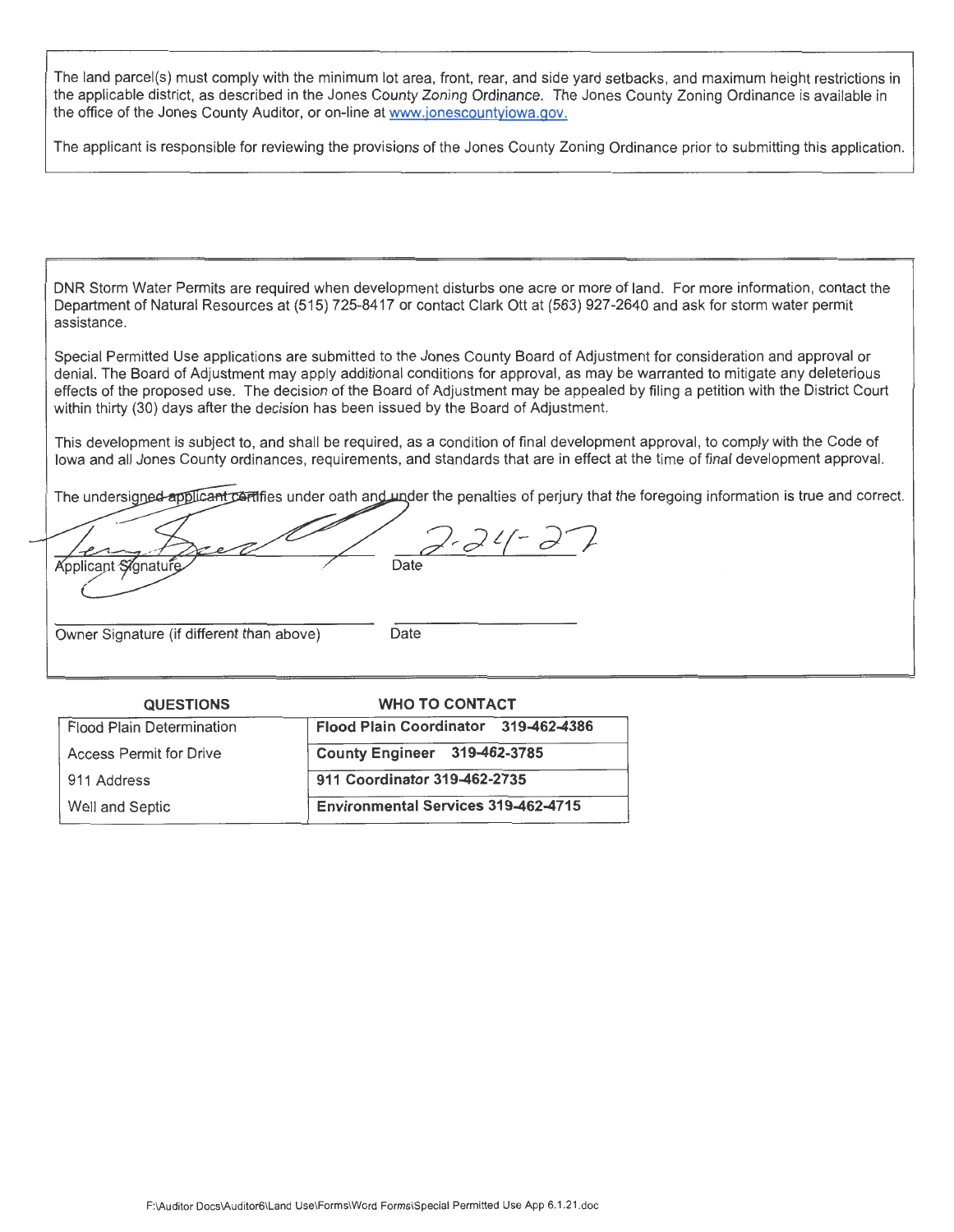## **ARTICLE VII HOME-BASED INDUSTRY**

SECTION 1. INTENT

It is the intent of this Article to allow for limited commercial activity as a Special Permitted Use in certain districts. A Home-Based Industry proposal will be reviewed by the Board of Adjustment . A Home-Based Industry will be permitted only when it conforms to the following and is subject to any additional conditions as may be warranted to mitigate deleterious effects of the proposed use:

- **A.**  A Home-Based Industry is allowable only on a parcel of land which contains an occupied residence.¾
- B. A Home-Based Industry is an activity which is confined totally within the residential structure or existing buildings.  $\frac{1}{\sqrt{5}}$
- C. A Home-Based Industry should meet, at a minimum, the following standards:
	- 1. It may be service and/or product oriented;  $\frac{1}{12}$
	- 2 . It shall not occupy more than 20% of the floor area of one floor of the dwelling; Okay
	- 3. It shall not be objectionable to its surroundings due to nuisance factors such as exterior appearance, the emission of odor, gas, dust, smoke, noise, or in any other way;  $\Diamond$ /*zau*/
	- 4. Not more than one (1) person who is not a member of the family thereby residing shall be regularly employed on the premises in addition to the proprietor;<br>I will be the only one working.
	- 5. No outside storage or display or products shall be allowed except in the case of roadside stands in which products produced on the respective property are offered for sale. *0/£.c,'1*
	- 6 . It shall not create traffic or delivery concerns in the immediate area; and,  $\partial K \sim \gamma$ .
	- 7 . There shall not be created diminishment or impairment of established property values to adjoining or surrounding property . Oleay.

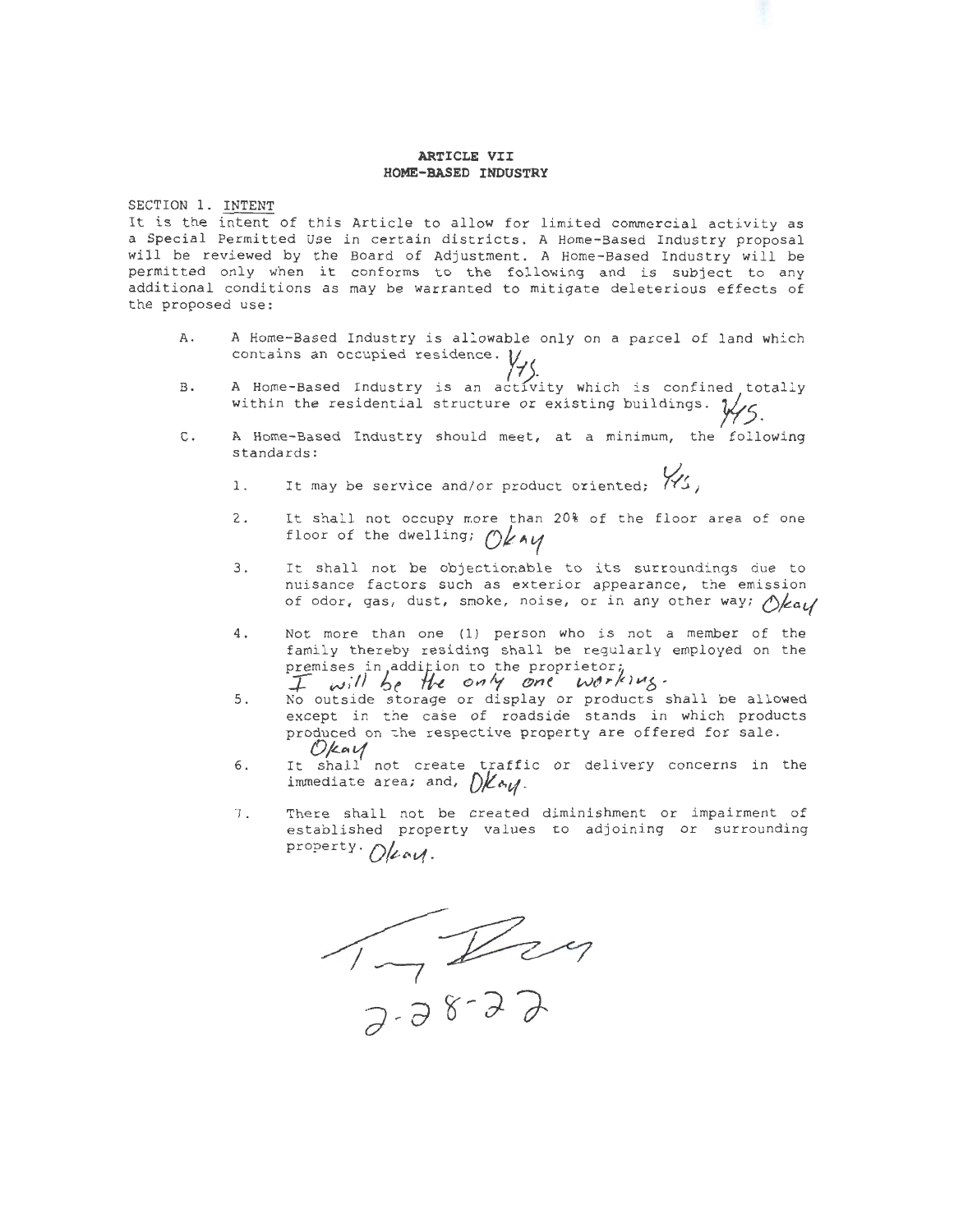$2/24/22$ 

I want my car dealers heense to buy cars at auctions and make them look and/or run better. I'll be doing up to 4 cars under this license at one time. I have a 45 x 65 insulated shop to work and clean the cors/trucks. I have a wash pit inside the shop that allowes the solids to settle to the bottom and waar then runs outside, allowing water to run outside, I will be using Blue Magre car Wash soap to wash them. Shop is heated also. I have a 12,000 lb 4 post car lift, clamp tire machine, and basic merchanic tools, like hand tools.  $\frac{1}{\sqrt{2}}\sqrt{2\pi}$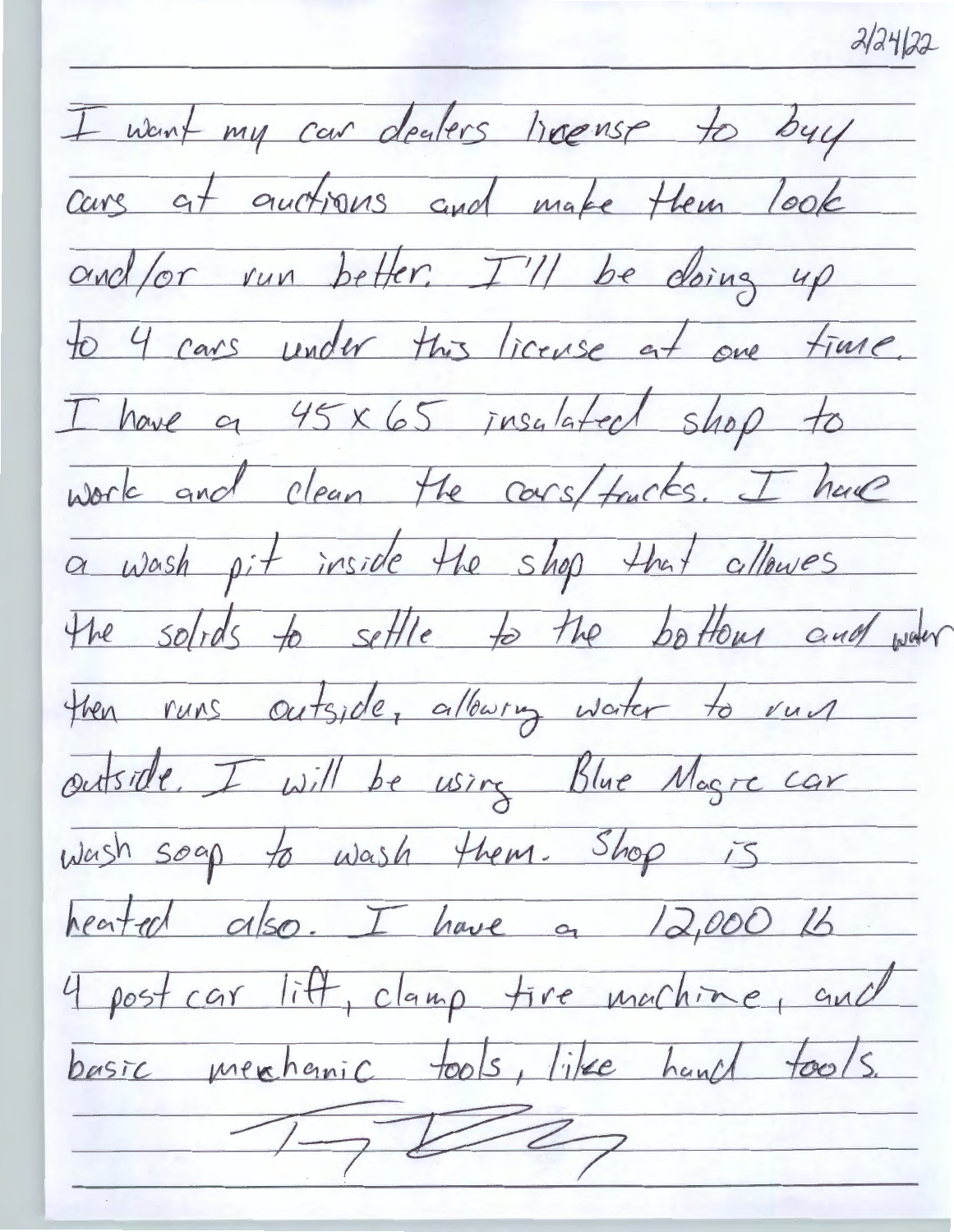Google Maps